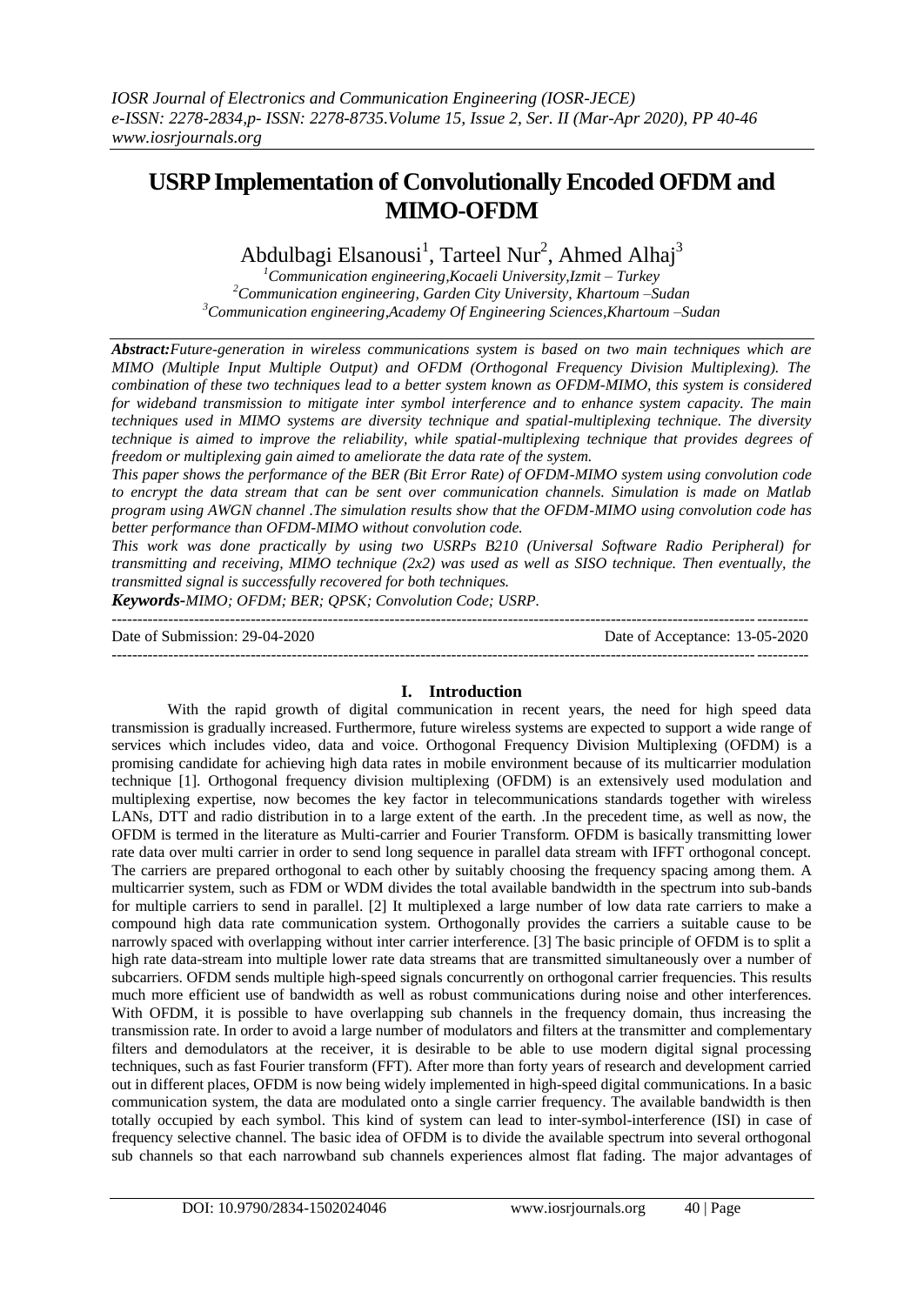OFDM are its ability to convert a frequency selective fading channel into several nearly flat fading channels and high spectral efficiency [4].

#### **II. MIMO–OFDM**

Combining the two technologies multiple input multiple output and orthogonal frequency division multiplexing as a set of MIMO-OFDM is extremely valuable since more antennas can be supported by OFDM, this technology also enable massive bandwidth since the equalization in MIMO systems can be simplified enormously. The concept of adapting Multiple-Input Multiple-Output (MIMO) and Orthogonal Frequency-Division Multiplexing (OFDM) technologies , a higher data rates could be reached at indoor wireless systems up to several hundreds of Mbits/s and achieve spectral efficiencies of several tens of bits/Hz/s, which are unattainable for conventional single-input single-output systems[10].These enormous improvements of data rate and spectral efficiency come from the fact that MIMO and OFDM schemes are indeed parallel transmission technologies in the space and frequency domains, respectively. MIMO-OFDM when generated OFDM signal is transmitted through a number of antennas in order to achieve variation or to gain higher transmission rate then it is known as MIMO-OFDM[8].

Implementation of MIMO-OFDM system effectively, depends on the Fast Fourier Transform (FFT / IFFT) algorithm and MIMO encoding, such as Alamouti Space Time Block coding (STBC), the Vertical Bell-Labs layered Space Time Block code VBLASTSTBC, and Golden Space-Time Trellis Code (Golden STTC) [3].

There are various transmission systems where OFDM system has been adopted in, such as Wireless Fidelity (WIFI), Worldwide Interoperability for Microwave Access (WIMAX), Digital Video Broadcasting (DVB) and Long Term Evolution (LTE).

Orthogonal frequency division multiplexing (OFDM) has been comprehensively used in wireless communication since many years, resulting from its splendid immunity to multipath fading effects and frequency selective fading.

OFDM is a multicarrier transmission technique where the sub carrier's frequency tones are reciprocally orthogonal to one another. The conversion of a serial data stream into a group of parallel data streams of longer time duration is the major principle of OFDM.[5-7].

#### **III. Rayleigh Model**

The common distribution that is used to describe statisticaltime varying nature of received envelope of flat fading signal is the Rayleigh distribution. The main idea of the Rayleigh flatfading channel model is that there is no line of sight betweentransmitter and receiver [8]. The received signal is reflected orscattered by multipath. The probability density function ofRayleigh distribution is given by:

$$
P(x) = \begin{cases} & \frac{x}{\sigma^2} e^{\frac{x^2}{2\sigma^2}} 0 \le x \le \infty \\ & \\ 0 & x < 0 \end{cases}
$$
 (1)

Where  $\sigma$  and  $\sigma$ 2 are received root-mean-square and a.c power of the received signal respectively [8]. The Rayleigh channelcoefficients computed according to (2).

$$
h = \left(\frac{1}{\sqrt{2}}\right) * (N(0,1) + j(N(0,1)) \tag{2}
$$

#### **IV. Unıversal Software Radıo Perıpheral**

Universal Software Radio Peripheral (USRP) is a domain of [software-defined radios,](https://en.wikipedia.org/wiki/Software-defined_radio) a technology that gives user opportunities to experiment with radio waves. Most USRPs connect to a host computer over a highspeed connection, to control the USRP hardware and transmit/receive data; the host-based software is used. Figure 1 shows transmitter and receiver connected with two laptops [9].

Corresponding author: name of corresponding author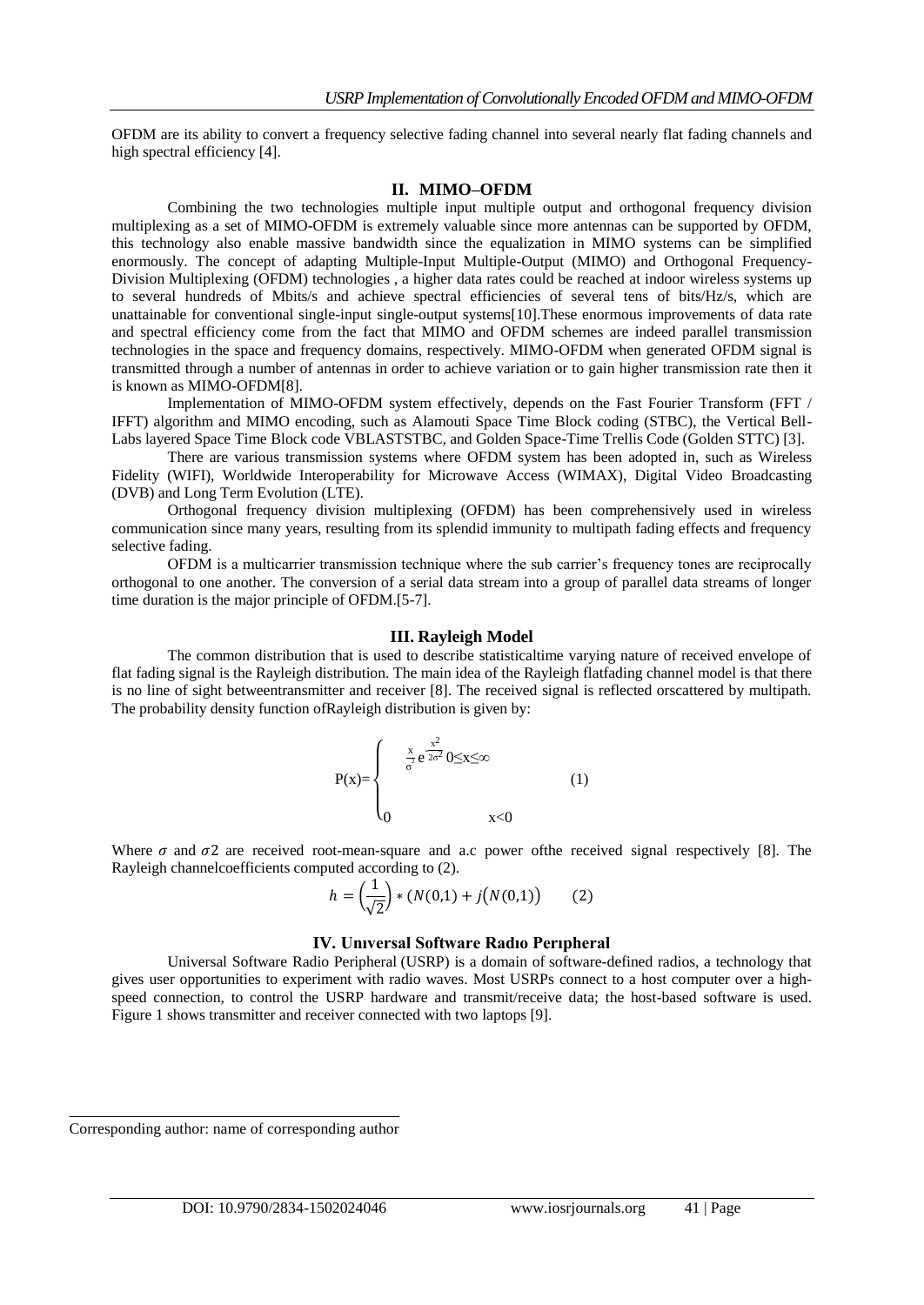

**Fig. 1.** Transmitter and receiver with USRP B210

The transmission and reception were done by using MIMO 2\*2 with the diversity in which the data is sent over two antennas to combat the fading and improve the transmission gain. Moreover, the duplex mode that was used in the transmission is FDD.

## **V. Results**

In this section, we present results for bit error rate of OFDM system using convolution code and without convolution code in AWGN channel. Figure 2 shows performance of MIMO-OFDM with convolution code and without convolution code in AWGN channel when 16QAM modulation is used. It was seen that the convolutional code was used as the channel coding. BER decreases when the number of antenna is increased.



**Fig. 2.** Performance of MIMO-OFDM with convolution code and without convolution code under AWGN channel.

From figure 2 it's clear that the OFDM MIMO with convolution code hasbetter performance than OFDM MIMO without convolution code.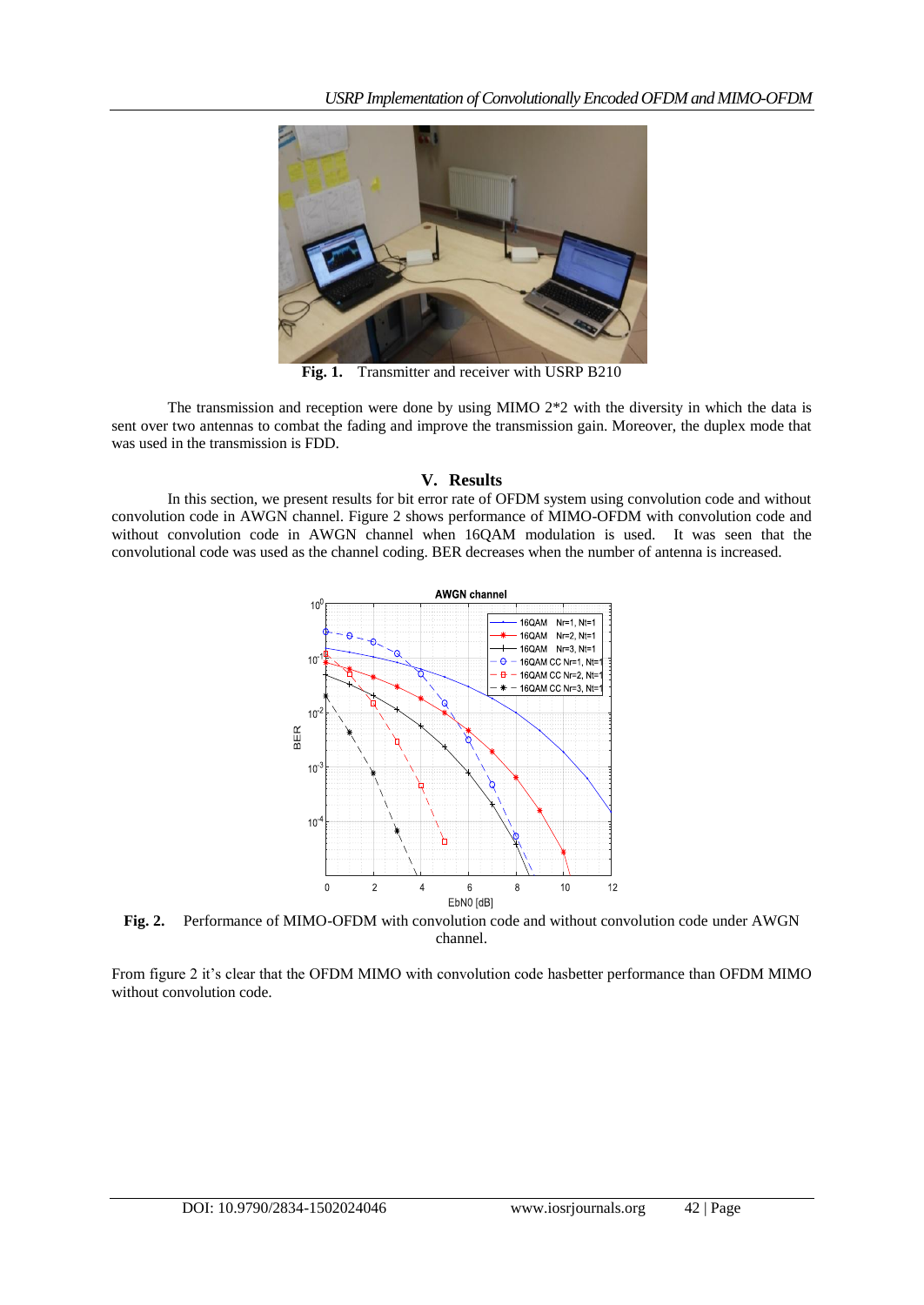

**Fig. 3.** Performance of MIMO-OFDM with convolution code and without convolution code under Rayliegh channel

Figure 3 shows performance of MIMO-OFDM with convolution code and without convolution code in Rayleigh channel when 4QAM modulation is used. It was seen that the convolutional code was used as the channel coding. BER decreases when the number of antenna is increased. BER under AWGN channel has better performance than Rayleigh channel.

### **VI. 2X2 MIMO EXPERIMENTAL WORKS**

2x2 MIMO system was used experimentally by using two antennas in the transmitter and receiver. Diversity techniques used in MIMO techniques were used in this study. In other words, the same data is sent with two antennas to increase the reliability of the signal. In the transmitter, the FDD (frequency division duplexing) is used; FDD is a technique where the transmitter and receiver operate at different carrier frequencies. The distance between both the transmitter and receiver is approximately 50 cm. The parameters used in the system are given in Table 1.1

| TABLE I.<br>USRP MIMO TRANSMITTER - RECEIVER PARAMETERS |                      |                  |
|---------------------------------------------------------|----------------------|------------------|
|                                                         | Model                | <b>B210</b>      |
|                                                         | Center frequency     | 2.45<br>GHz.     |
|                                                         | Gain                 | 30 <sub>Db</sub> |
|                                                         | Samples per frame    | 1900             |
|                                                         | Channel mapping      | [1 2]            |
|                                                         | Master clock         | $6 \times 10^6$  |
|                                                         | Interpolation factor | 4                |
|                                                         |                      |                  |

## **Algorithm 1 :**

Begin

- 1- Create message
- 2- For creating LTE signal some parameters are considered (Channel encoding, modulation, message ...)
- 3- Create LTE Signal
- 4- [Connect to Radio](https://www.mathworks.com/examples/communications/mw/usrpradio_product-sdruLTE2x2SIB1Rx-lte-cell-search-mib-and-sib1-recovery-with-two-antennas?s_tid=examples_p1_BOTH#1)
- 5- Use parameters shown in table 1.1
- 6- Transmitting the LTE signal

2x2 MIMO antennas, convolution code as channel coding, QPSK and OFDM modulation were used. The USRP transmitter was operated at 2.45GHz with gain 30dB.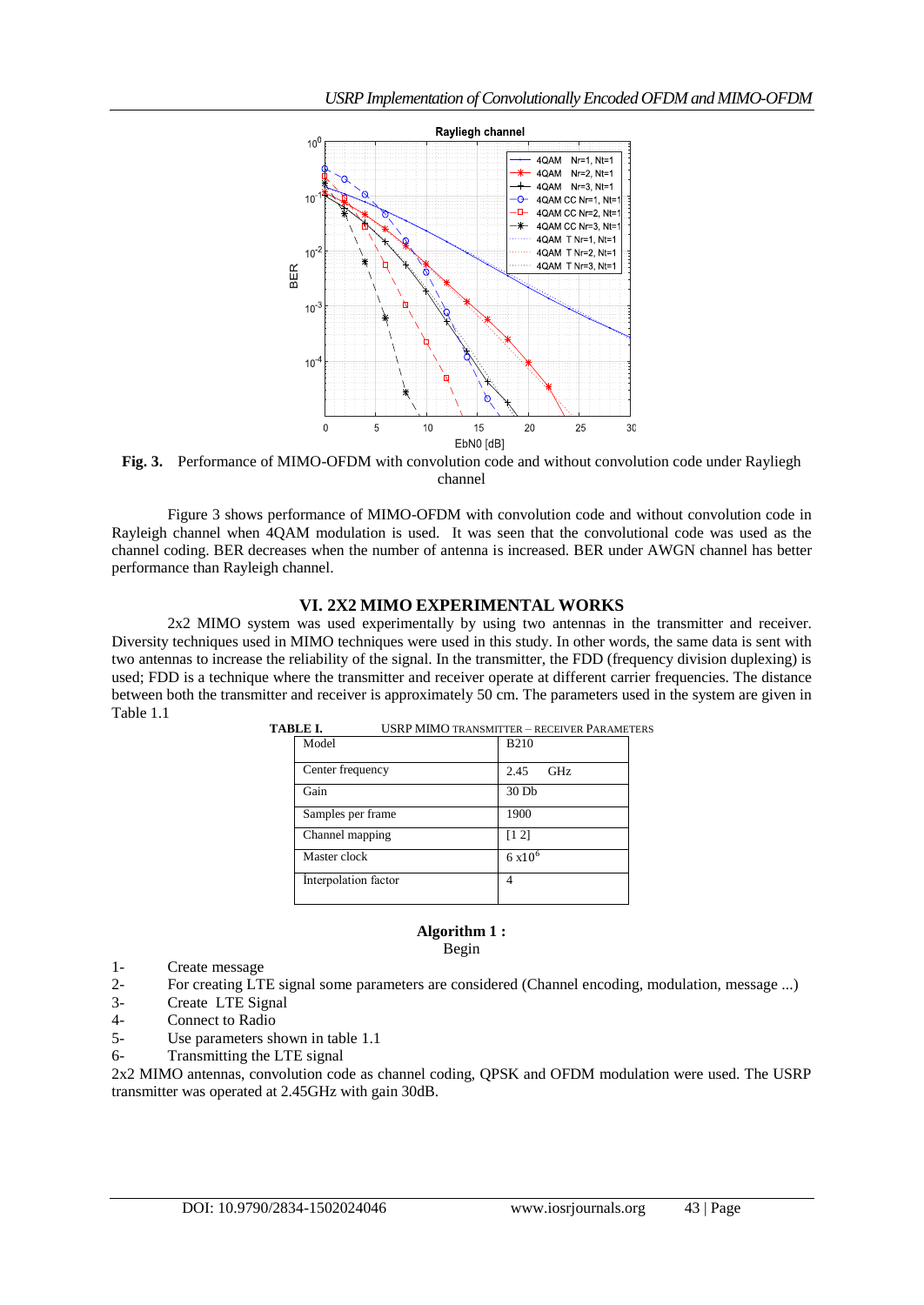

Fig. 4. Power spectrum of two-channel LTE signal

Figure 4 shows the illustration of the power spectrum of the two LTE channel signal. The blue signal refers to the transmitted signal from second antenna while the yellow one refers to the transmitted signal from the first antenna. In order to receive the LTE signal on the receiver with USRP, the steps in algorithm 2 were used in Matlab software.

#### **Algorithm 2 :** Begin

- 1- Connect to Radio
- 2- Use parameters shown in table 1.1
- 3- Capture Signal
- 4- Frequency offset estimation and correction
- 5- Cell Search and Synchronization
- 6- OFDM Demodulation and Channel Estimation
- 7- SIB1 Decoding (Viterbi decoder)
- 8- Plot Channel Estimate for First OFDM Symbol

In order to be able to receive the transmitted signal from the transmitter at the receiver, OFDM, QPSK demodulation and Viterbi decoder must be used.



**Fig. 5.** 2x2 MIMO received signal spectrum

In order to recover the transmitted signal correctly parameters such as gain, frequency and position of the antenna should be considered, received signal is shown to be equivalent to the one that is transmitted. Figure 5 shows received signal. QPSK constellation and channel estimation.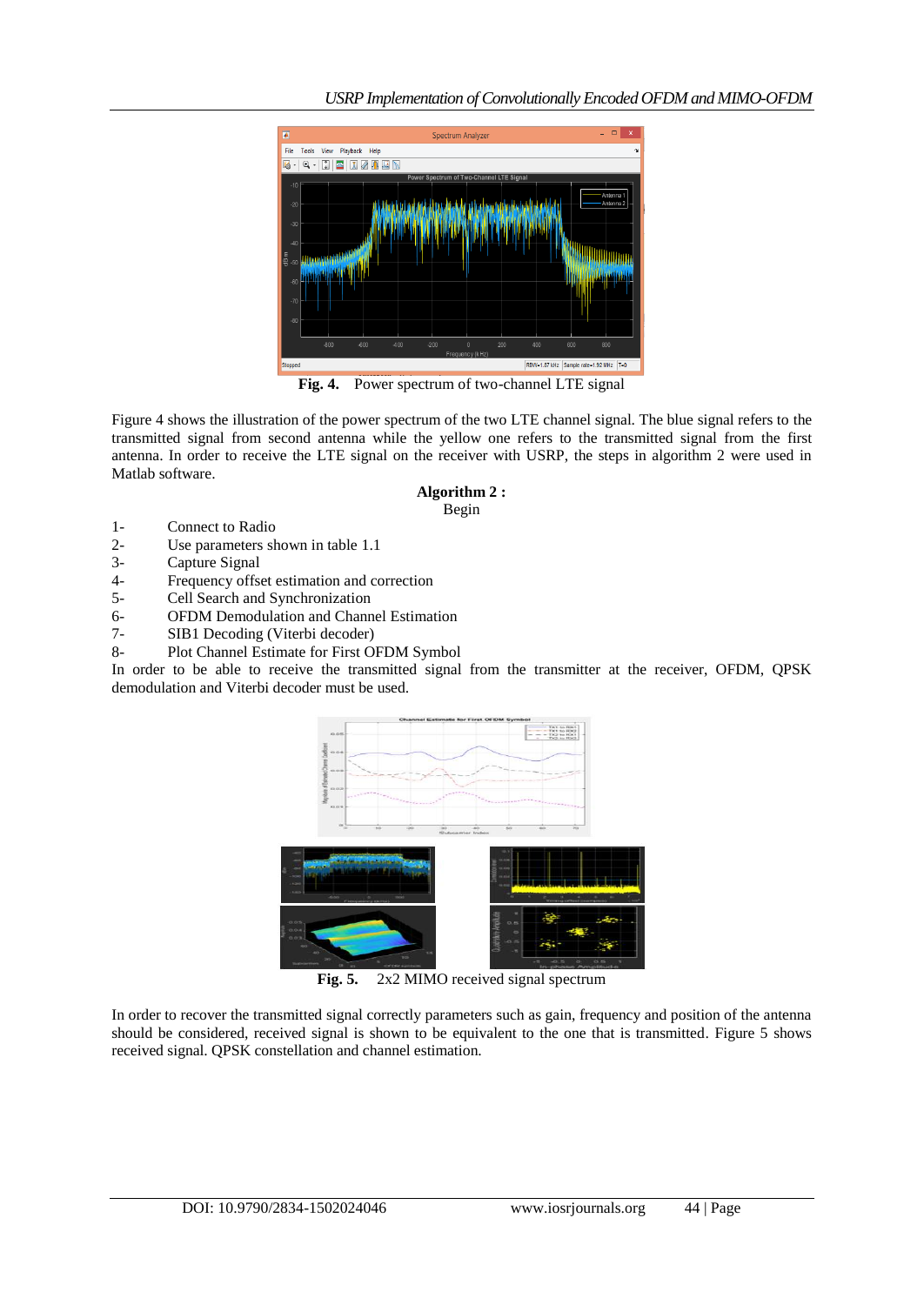

**Fig. 6.** Power spectrum of single-channel LTE signal

Figure 6 illustrate the power spectrum of single-channel LTE signal during transmission one antenna is used, in order to recover the transmitted signal correctly parameters such as gain, frequency and position of the antennas should be considered. Received signal is shown to be equivalent to the one that is transmitted. Figure 7 shows received signal, QPSK constellation and channel estimation.



# **VII. Conclusion**

In this paper, BER performance analysis of MIMO-OFDM systems was performed with convolution code and without convolution code. AWGN channel was used for analysis. However, MIMO-OFDM and SISO-OFDM system were analyzed separately by using Matlab software. Furthermore, this study was experimentally implemented using two software-based radios, USRP B210.

In the simulation study, the following result was found, the lowest BER in the MIMO-OFDM system was obtained from the highest number of the transmitter and receiver antennas. As well as, the data transmitted by channel coding was performed better than the data transmitted without channel coding.

In the experimental study, SISO-OFDM system was performed by using one antenna in transmitter and receiver. In addition, 2x2 MIMO system was used experimentally by using two antennas in the transmitter and receiver. Furthermore, diversity technique is used in this study. In other words, the same data is sent through two antennas to increase the reliability of the signal. Frequency Division Duplex (FDD) is used between the transmitter and receiver. Then the messages that are sent in both methods were taken without error.